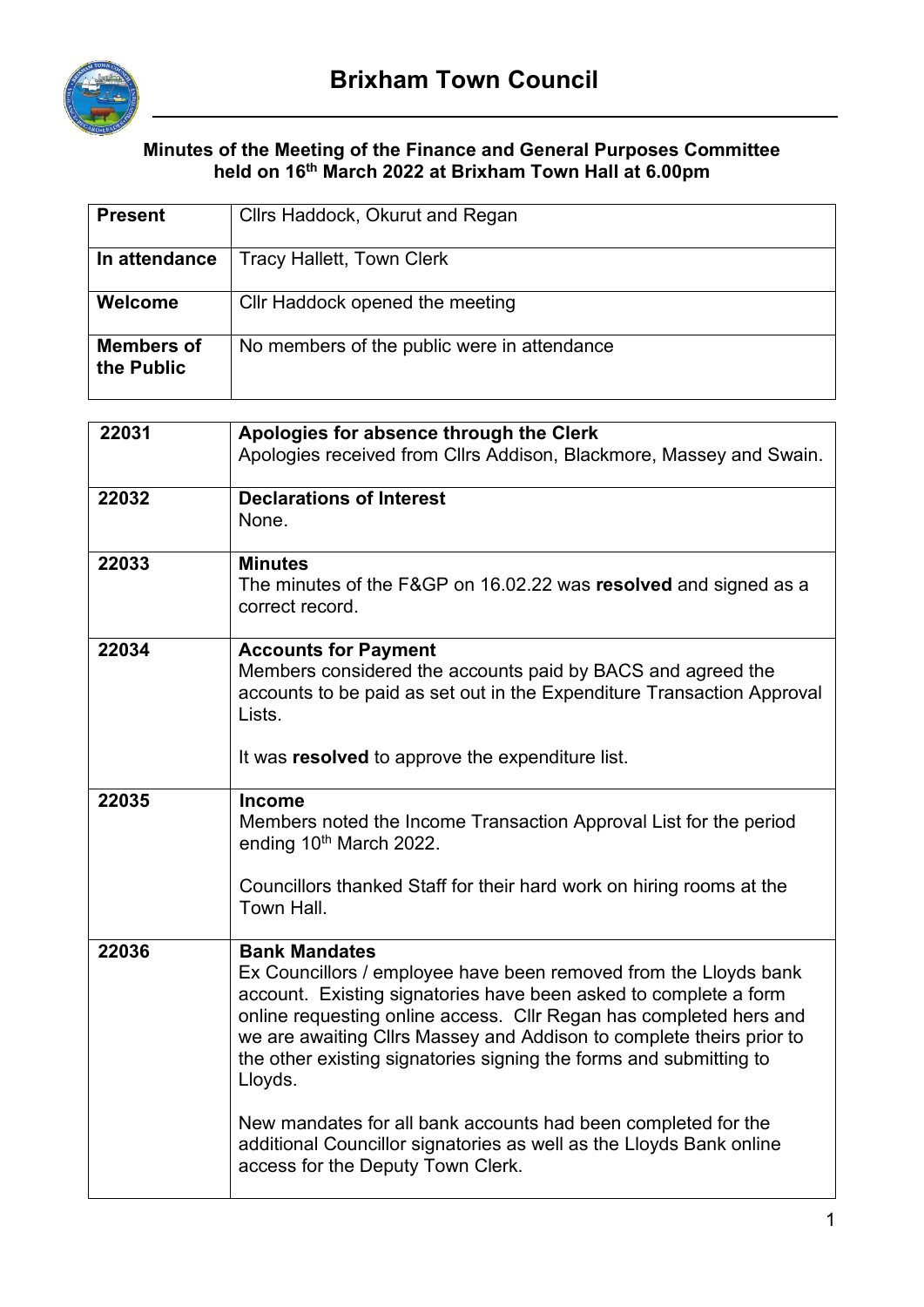|       | Once complete the Bank Signatories for all accounts will be:<br>Cllrs Massey, Regan, Addison, Haddock, Okurut and Swain.                                                                                                                                                                                                                                                                                                                                                                                                                                                                                                                                                      |                              |  |  |
|-------|-------------------------------------------------------------------------------------------------------------------------------------------------------------------------------------------------------------------------------------------------------------------------------------------------------------------------------------------------------------------------------------------------------------------------------------------------------------------------------------------------------------------------------------------------------------------------------------------------------------------------------------------------------------------------------|------------------------------|--|--|
|       | The Town Clerk is a counter signatory on all accounts and the Deputy<br>Town Clerk will be a delegate for online access with Lloyds Bank. This<br>will enable the Council to revert back to online payments, following the<br>Councils adopted internal financial controls.                                                                                                                                                                                                                                                                                                                                                                                                   |                              |  |  |
| 22037 | <b>Personnel</b>                                                                                                                                                                                                                                                                                                                                                                                                                                                                                                                                                                                                                                                              |                              |  |  |
|       | <b>Staffing Structure</b><br>The Town Clerk advised that she had had a meeting with Cllr Haddock<br>to discuss the staffing structure, following the unsuccessful advert to<br>recruit a Facilities Manager. The discussions included changing the<br>staffing structure as follows:<br>Promoting the Admin Assistant to Office Manager who will also<br>be responsible for Line Management of two staff<br>Renaming the Facilities Manager to Town Hall Caretaker and<br>reducing the hours to 25 per week. This will enable the Council<br>to consider a further part time position at a later stage and as<br>the Town Hall weekend hiring increases, providing caretaking |                              |  |  |
|       | cover over 7 days a week.                                                                                                                                                                                                                                                                                                                                                                                                                                                                                                                                                                                                                                                     |                              |  |  |
|       | It was noted that the above changes would have to work within the<br>2022/23 adopted staff salary budget.                                                                                                                                                                                                                                                                                                                                                                                                                                                                                                                                                                     |                              |  |  |
|       | Members considered the changes and resolved that:<br>The Facilities Manager should be renamed as Town Hall<br>Caretaker on a scale point of SCP04, based on 25 hours per<br>week.                                                                                                                                                                                                                                                                                                                                                                                                                                                                                             |                              |  |  |
|       | The Admin Assistant should be promoted to Office Manager on<br>a scale point of SCP12 and the duties include Line Manager to<br>the Town Hall Caretaker and the Community Engagement<br><b>Assistant</b>                                                                                                                                                                                                                                                                                                                                                                                                                                                                      |                              |  |  |
|       | Cllr Swain entered the chamber.<br><b>Statement of Particulars</b><br>Members were advised that the Town Clerk had approached South<br>West Councils for advice and reported that the general rule is 3 months<br>for senior staff and one month for all others, which is in line with the<br>Town Council's current arrangements.<br>Members were further advised that whilst it was unusual to have more<br>than a month for admin staff and grounds staff, there were no legal<br>restrictions.                                                                                                                                                                            |                              |  |  |
|       |                                                                                                                                                                                                                                                                                                                                                                                                                                                                                                                                                                                                                                                                               |                              |  |  |
|       |                                                                                                                                                                                                                                                                                                                                                                                                                                                                                                                                                                                                                                                                               |                              |  |  |
|       | It was resolved that all Statements of Particulars should be:                                                                                                                                                                                                                                                                                                                                                                                                                                                                                                                                                                                                                 |                              |  |  |
|       | One month or more but less than 2                                                                                                                                                                                                                                                                                                                                                                                                                                                                                                                                                                                                                                             | One month                    |  |  |
|       | years                                                                                                                                                                                                                                                                                                                                                                                                                                                                                                                                                                                                                                                                         |                              |  |  |
|       | Two years or more but less than 12                                                                                                                                                                                                                                                                                                                                                                                                                                                                                                                                                                                                                                            | One additional week for each |  |  |
|       | years                                                                                                                                                                                                                                                                                                                                                                                                                                                                                                                                                                                                                                                                         | year of continuous service   |  |  |
|       | Twelve years or more                                                                                                                                                                                                                                                                                                                                                                                                                                                                                                                                                                                                                                                          | Three months                 |  |  |